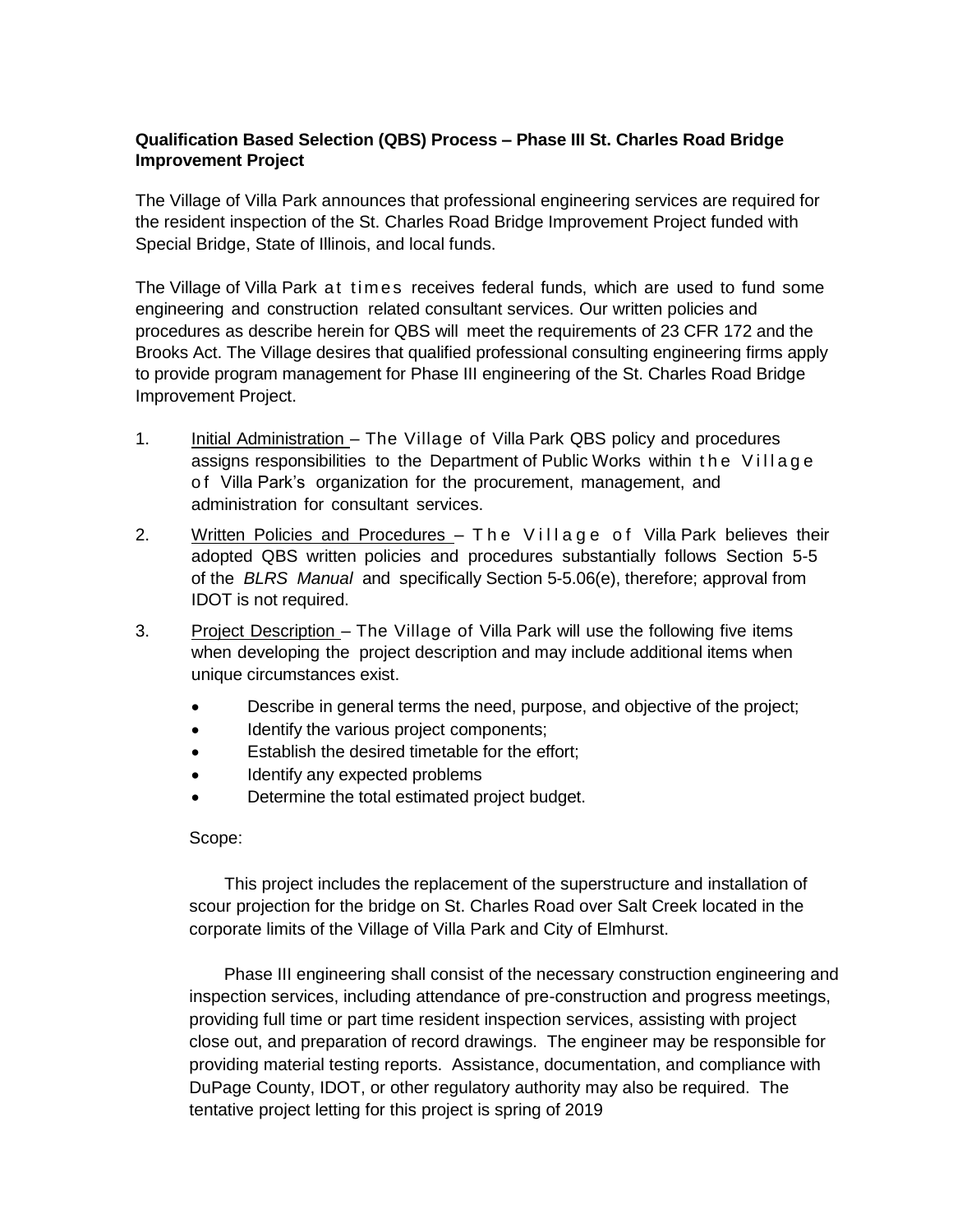## Application:

Interested firms may file a Statement of Interest that includes: (1) the firm's qualifications and past experience on Phase III Special Bridge (formerly Major Bridge) funding projects in northeastern Illinois (particularly DuPage County) within the past five years, including the ability to meet time constraints and experience working with the IDOT, DuPage County, and multiple jurisdiction projects; (2) current workload, staff size, office location, and staff personnel available to provide the desired scope of services; (3) resumes of proposed program managers, project managers, and construction engineers that would be assigned, with one person designated as the main point of contact for the firm; (4) willingness and ability to meet a limited deadline for completion of the project; (5) description of any disputes or litigation resulting from any engineering services performed during the last year; and (6) a statement indicating that the firm is qualified to perform work for IDOT and the extent to which it is qualified.

4. Public Notice – The Village of Villa Park will post an announcement on our website [\(http://www.invillapark.com/771/Requests-for-Qualifications\)](http://www.invillapark.com/771/Requests-for-Qualifications). The item will be advertised, on continuous display on our website, for at least 14 days prior to the acceptance of proposals.

The project was initially advertised on November 28, 2018 and qualifications are due December 14, 2018 at 12:00 pm at Villa Park Public Works, 11 W. Home Avenue, Villa Park, IL 60181, Attention: Vydas Juskelis, PE, Director of Public Works. Paper copies of all qualifications must be submitted in triplicate as well as a single electronic version. The qualifications must not contain any cost information. All qualifications shall include a conflict of interest form.

Qualifications will be evaluated and interviews for this project will be conducted of short listed firms.

- 5. Conflict of Interest The Village of Villa Park requires consultants to submit a disclosure statement with their procedures. The Village of Villa Park requires the use of the IDOT BDE DISC 2 Template as their conflict of interest form.
- 6. Suspension and Debarment The Village of Villa Park will use SAM Exclusions, IDOT's CPO's website and the three other state CPO's websites to verify suspensions and debarments actions to ensure the eligibility of firms short listed and selected for projects.
- 7. Evaluation Factors The Village of Villa Park allows the Director of Public Works to set the evaluation factors for each project, but must include a minimum of four (4) criterion and stay within the established weighting range. The maximum of DBE and local presence combined will not be more than 10% on projects where federal funds are used.

Project specific evaluation factors will be included at a minimum in the Request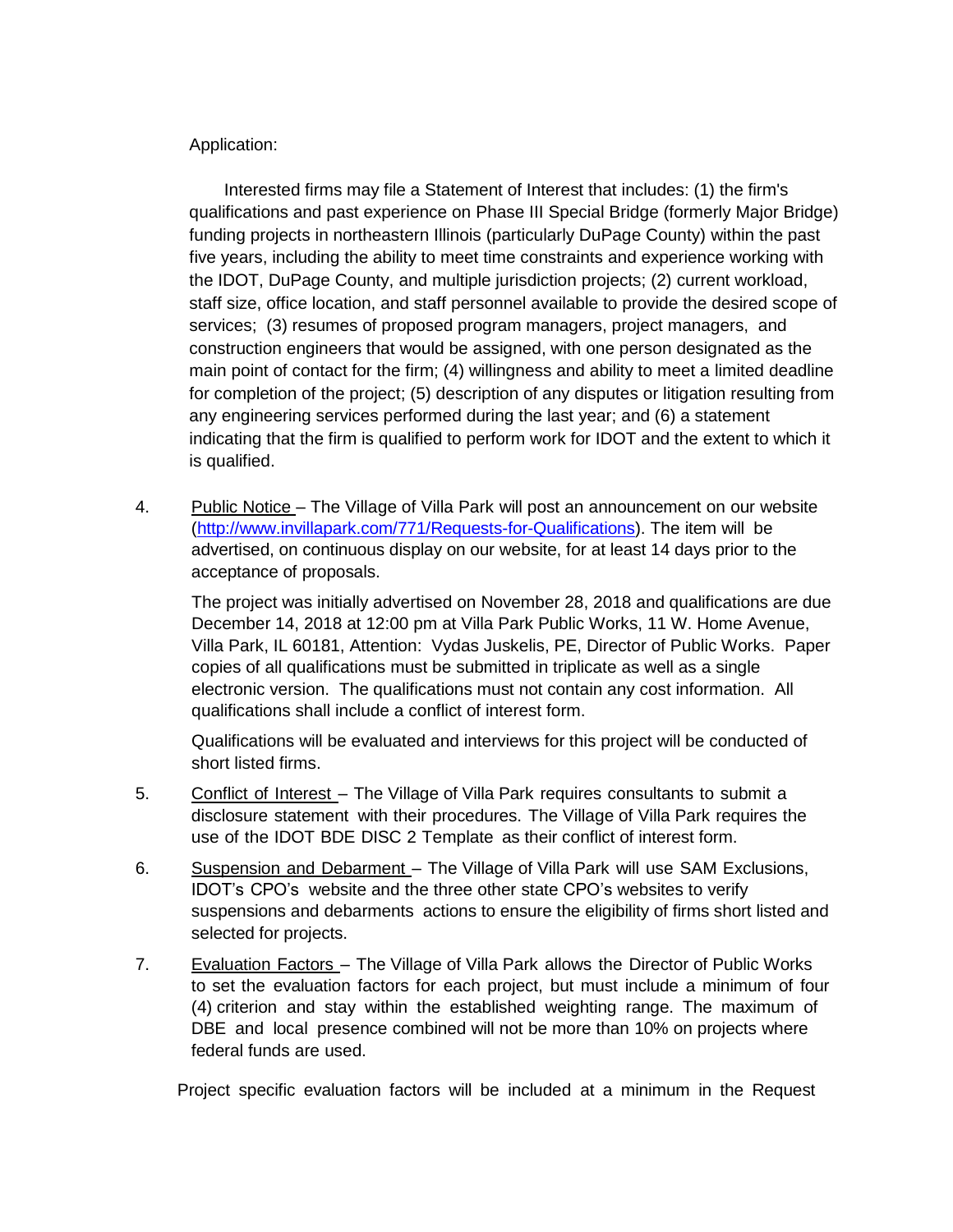for Proposals.

Criteria and weighting per the Villa of Villa Park QBS procedure:

| <b>Completeness of Qualifications</b> | $(10-25%)$ |
|---------------------------------------|------------|
| <b>Staff Qualifications</b>           | $(10-35%)$ |
| <b>Similar Project Experience</b>     | $(10-25%)$ |
| Ability to Meet Project Deadlines     | $(10-30%)$ |
| <b>Past Performance</b>               | $(0-20%)$  |
| Prior Experience with the Village     | $(0-20%)$  |
| <b>Local Presence</b>                 | $(0-10\%)$ |

Phase III St. Charles Road Bridge Improvement Project selection criteria and weighting:

| <b>Completeness of Qualifications</b> | (15%) |
|---------------------------------------|-------|
| <b>Staff Qualifications</b>           | (35%) |
| <b>Similar Project Experience</b>     | (25%) |
| Ability to Meet Project Deadlines     | (15%) |
| <b>Past Performance</b>               | (10%) |
| Prior Experience with the Village     | (0%)  |
| <b>Local Presence</b>                 | (0%)  |

8. Selection – The Village of Villa Park requires a three (3) person selection committee. Typically, the selection committee members include the Director of Public Works and two (2) Staff Engineers. The selection committee members must certify that they do not have a conflict of interest. Selection committee members are chosen by the Director of Public Works for each project. The Village of Villa Park requires each member of the selection committee to provide an independent score for each proposal using the form below prior to the selection committee meeting.

| <b>Criteria</b>                   | Weighting | <b>Points</b> | Firm 1 | Firm $2 \dots$ | <b>Firm</b> x |
|-----------------------------------|-----------|---------------|--------|----------------|---------------|
| Completeness of Qualifications    | 15%       | 15            |        |                |               |
| <b>Staff Qualifications</b>       | 35%       | 35            |        |                |               |
| Similar Project Experience        | 25 %      | 25            |        |                |               |
| Ability to Meet Project Deadlines | 15 %      | 15            |        |                |               |
| <b>Past Performance</b>           | 10 %      | 10            |        |                |               |
| Prior Experience with the Village | 0 %       |               |        |                |               |
| Local Presence                    | 0 %       |               |        |                |               |
| Total                             | 100%      | 100           |        |                |               |

The selection committee members' scores are averaged for a committee score which is used to establish a short list of three firms. The committee score is adjusted by the committee based on group discussion and information gained from presentations and interviews to develop a final ranking. If there are other firms within 10% of the minimum score, the Director of Public Works may choose to expand the short list to include more than three firms.